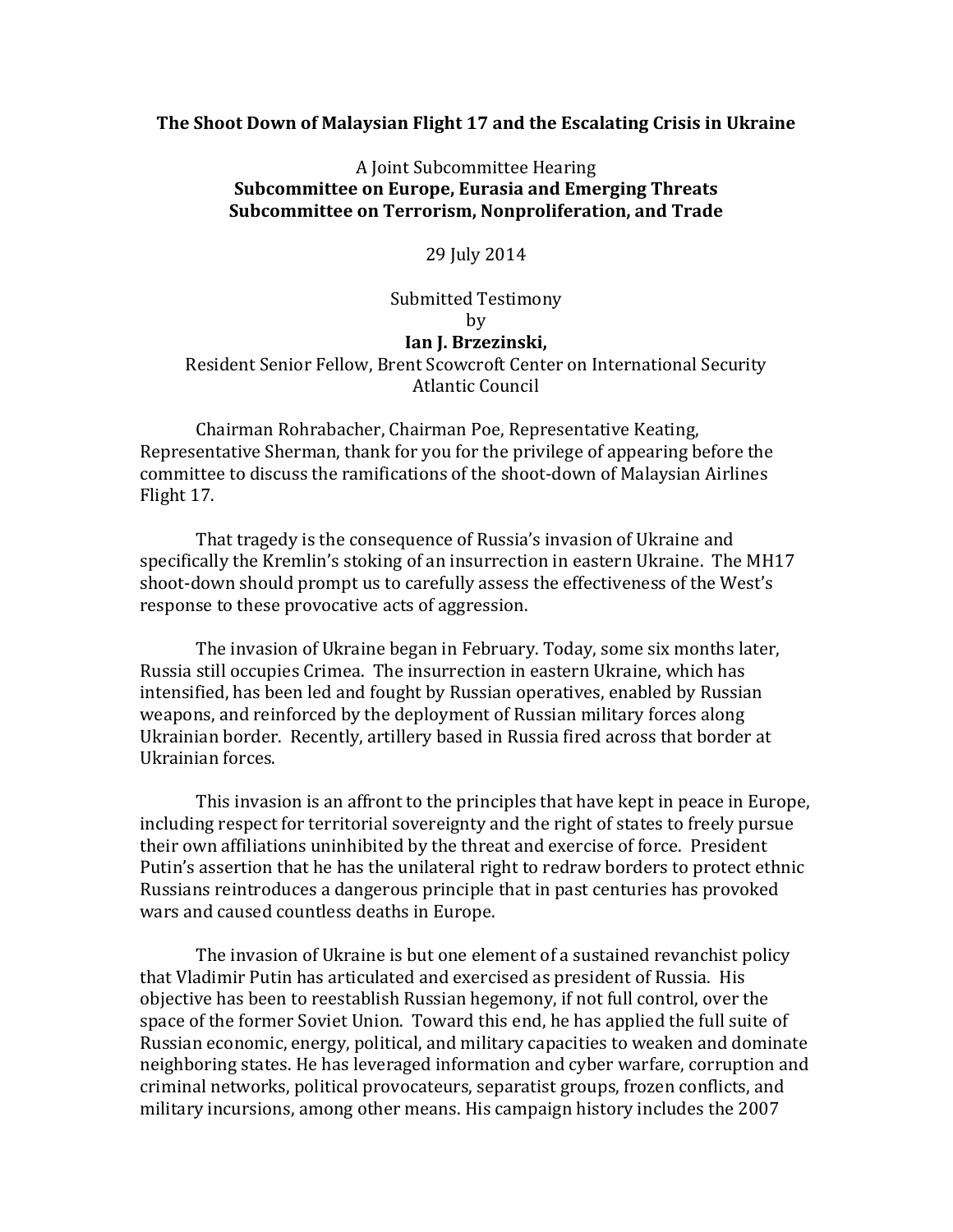cyber attack against Estonia, the separatist movement in Moldova, energy embargoes against Lithuania and Ukraine, and the 2008 invasion of Georgia.

To date, the West's response to Putin's invasion of Ukraine has been underwhelming. It is characterized by stern warnings, brooding ministerials, and hesitant, incremental actions on both the military and economic fronts.

US policy appears to be shaped more by the lowest common denominator of our what our allies are willing to do rather than by initiative and decisive action on the part of Washington. This is "leading from behind," and as a result the West is far from leveraging the full capacities of its economic, political and military power.

In fact, it has been counterproductive. After each increment of targeted sanctions, Russia has increased its support to its proxies in Ukraine. The Kremlin's deployment of irregulars with small arms is now complemented by its training and recruitment centers in Russia and its transfer to these ill-disciplined militias of tanks, rocket launchers, shoulder-launched surface-to air-missiles, and other equipment, including most notably, the Buk SA-11 air defense system.

Rhetoric alone will not change President Putin's calculus. In the absence of greater resolve from the West, he will continue to drive forward to further implement his vision. The West's current posture risks a stalemate in Ukraine, another frozen conflict that will leave Ukraine crippled and unable to pursue its European aspirations. Worse, it could emboldened Putin to press further into Ukraine and pursue similar strategies toward Moldova and the Baltic States.

The West needs a strategy targeted toward these four objectives:

- Persuading President Putin to remove his forces and proxies from Ukraine;
- Deterring Russia from further aggression against Ukraine and other neighboring countries;
- Reinforcing the capacity for self-defense of Ukraine and other democracies along Russia's periphery; and,
- Assisting Ukraine's effort to become a modern, prosperous democratic European state.

Toward these ends the US should undertake the following initiatives:

First, stronger economic sanctions against Russia are in order. The overly selective scope of current sanctions has failed to inflict the systemic economic pain necessary to make President Putin's authoritarian regime rethink its actions. Sectoral economic sanctions should be imposed, and the key targets should be Russia's energy and financial sectors.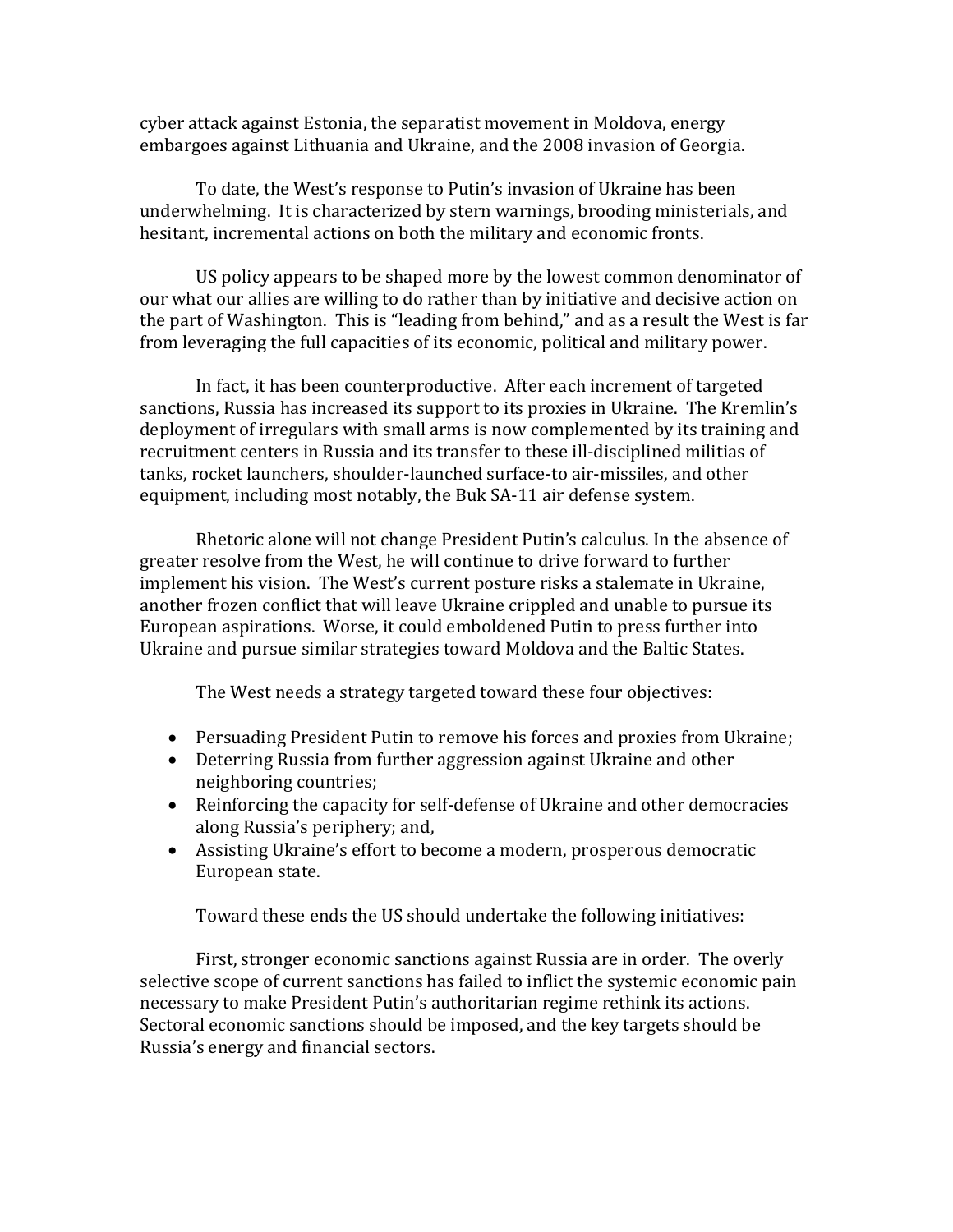We should not underestimate the economic leverage that two globally integrated economies -- the \$12 trillion EU economy and the \$16 trillion US economy -- can exercise against Russia's frail \$2 trillion dollar economy, one whose primary source of revenues is the sale of gas to primarily one customer, the European Union.

Second, the West's economic and diplomatic sanctions need to be complemented by a robust strategy to shore up NATO allies and Ukraine.

NATO's response to the invasion of Ukraine has been limited to a largely symbolic reinforcement of NATO air space, the rotation of a ship to the Black Sea, and some special forces and army companies to Central Europe. This is sharp contrast to the nearly 100,000 troops Russia mobilized on its western frontier when it commenced its invasion of Ukraine.

In early June, in Warsaw, President Obama announced the European Reassurance Initiative (ERI) to reinforce Central European allies and assist East European partner states strengthen their militaries. This is an important initiative with great potential, but two months later it still remains unclear exactly what it will yield. It would be useful if the ERI would yield a strategically significant US enduring presence in Poland and the Baltic States to complement US forward operating bases in Romania and Bulgaria. It would be even more useful if NATO's West European Allies contributed to this initiative.

These steps would help generate a context of security and confidence to Ukraine's immediate west.

Third, we need to provide military assurance to Ukraine: To date, NATO and the United States have done the opposite. They have drawn a red line on the Alliance's eastern frontier that leaves Kyiv militarily isolated. Now that Russia has fired artillery into Ukraine, erasing this red line has become more urgent.

Toward that end, the United States should:

- Grant Ukraine's request for lethal military equipment and include antitank and anti-aircraft weapons. U.S. equipment, in particular, would reawaken in Moscow unpleasant memories of when Soviet forces last encountered them in Afghanistan.
- Deploy intelligence and surveillance capabilities and military trainers to Ukraine. This would force Moscow to consider the repercussions of any actions it takes affecting that presence. The U.S. deployment of military trainers to Georgia after it was invaded by Russia contributed usefully to that country's security.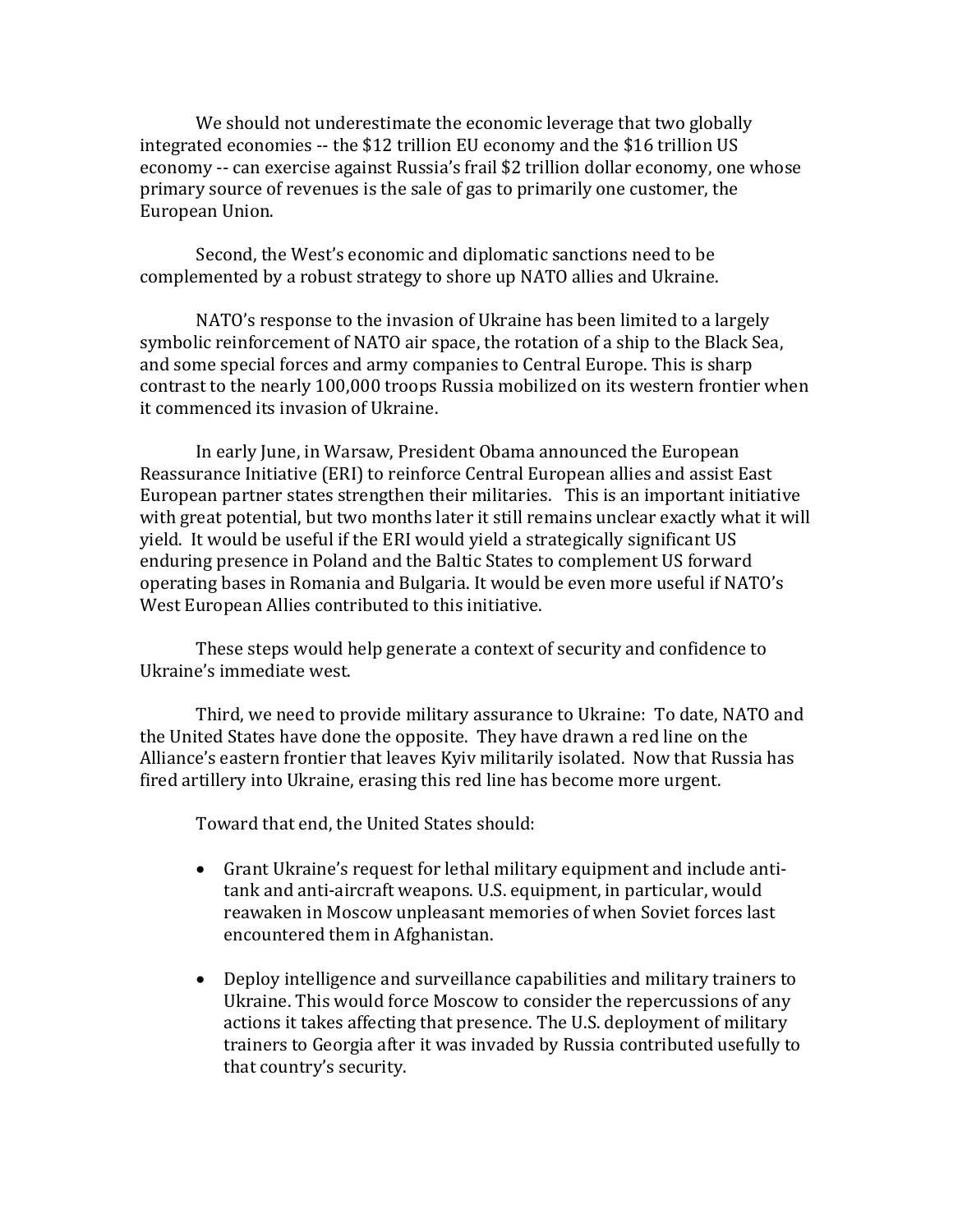• Conduct military exercises in Ukraine to help train its military. The indefinite postponement of EUCOM's RAPID TRIDENT exercise in Ukraine this summer can only have been interpreted by the Kremlin as a sign of weakness and possibly emboldened it to step up its military action Eastern Ukraine.

None of these initiatives would threaten Russian territory. They would, however, introduce uncertainty into Moscow 's planning regarding Ukraine, and force it to consider the risks of a costly and prolonged military conflict.

Fourth, the West needs to counter Russia's aggressive propaganda campaigns**.** The Kremlin's information operation against Ukraine has been the most intense we have seen since the end of the Cold War. It weakens the political unity required for Ukraine to undertake necessary and painful economic reforms. It creates opportunity for the provocateurs Moscow has sent into the country. Similar information campaigns cloud public perceptions among Russia's other neighbors.

Fifth, the West needs to support Ukraine's effort to reform its economy and integrate into Europe: To its credit, Washington has done well in mobilizing international financial support for Ukraine.

One area where more can be done is the diversification of Ukraine's energy supplies and its integration into the European energy market. Freeing up U.S. LNG exports to Central and Eastern Europe would serve this priority. This over the long term would dilute Moscow's excessive leverage in their gas markets, but in the near and middle term it would help drive forward necessary investment and transmit a powerful signal of transatlantic solidarity.

Finally, the West needs to reanimate the vision of a Europe whole, free and secure. The situation in Eastern Europe today necessitates that NATO make clear its "open door policy" is no passive phrase or empty slogan.

Reaffirmation of this vision is an important way to underscore Washington's commitment to the security of Central Europe. The NATO Summit in Wales this September provides another high-profile opportunity to bring life back to the process of NATO enlargement through the extension of an invitation to Montenegro or the Alliance's membership action plan to Georgia.

The most effective way to counter President's Putin's hegemonic aspirations is to deny them opportunity for actualization. The presence of secure and prosperous democracies in Russia's neighborhood is not threatening but it can help redirect Moscow's focus toward its pressing internal problems. It may even provide momentum to those Russians who have grown weary of authoritarianism, corruption and antiquated notions of empire.

Security in Central and Eastern Europe has always been essential to the